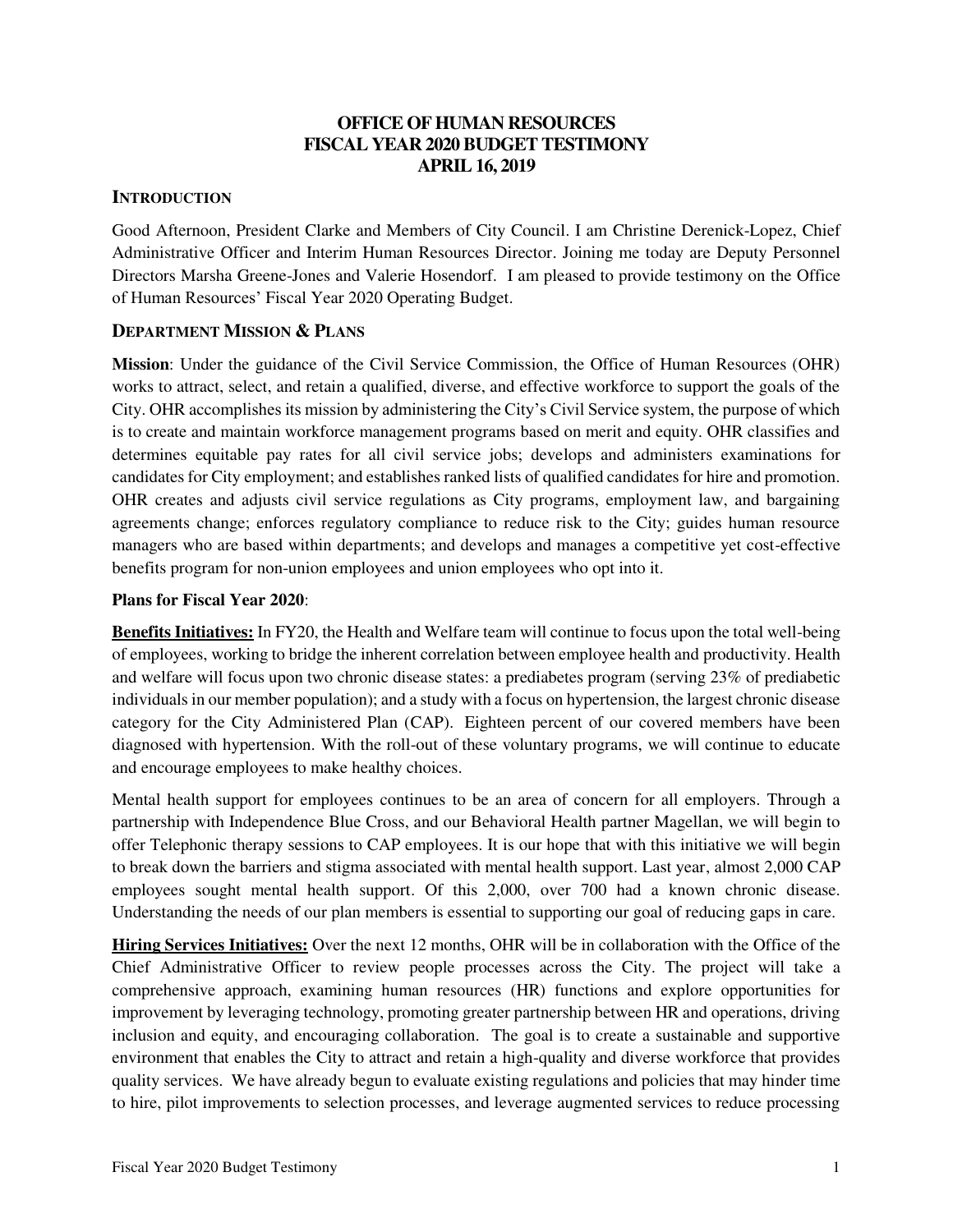time for selected candidates. The department is also developing strategies to improve the candidate experience that will have a significant impact on how the city is viewed as an employer. We will continue to leverage technology, wherever possible, to improve the efficiencies of our operations and further develop our ability to assess success by creating a people analytics function that will use data more effectively.

OHR will focus on five areas to aid in the efficiency and effectiveness of our City government. These areas are:

- **Brand the City as an employer of choice**: Highlighting the opportunity to impact on our community, diversity and inclusion, and work-life balance.
- **Improve the hiring process**: Implement "time to hire" pilot, along with new testing methods to provide candidates with the right skills to departments.
- **Build HR as a strategic partner for a 21st century workforce**: Launch the HR Leadership Academy and develop modern job competencies.
- **Enhance the candidate experience**: Incorporate methods to keep candidates engaged and informed.
- **Create a people analytics function**: Develop our ability to assess our progress by creating a people analytics function that will use data more effectively.

OHR will also continue to work with operating departments to fill critical vacancies to ensure continuity of services for the citizens of Philadelphia. There are currently 323 active Open-Competitive eligible lists across several disciplines, including Skilled Trades, Uniform, Engineering, and others available for department use.

Lastly, OHR will continue to support current City initiatives such as City as Model Employer to help underserved populations receive the skills they need and to, where possible, gain employment with the City.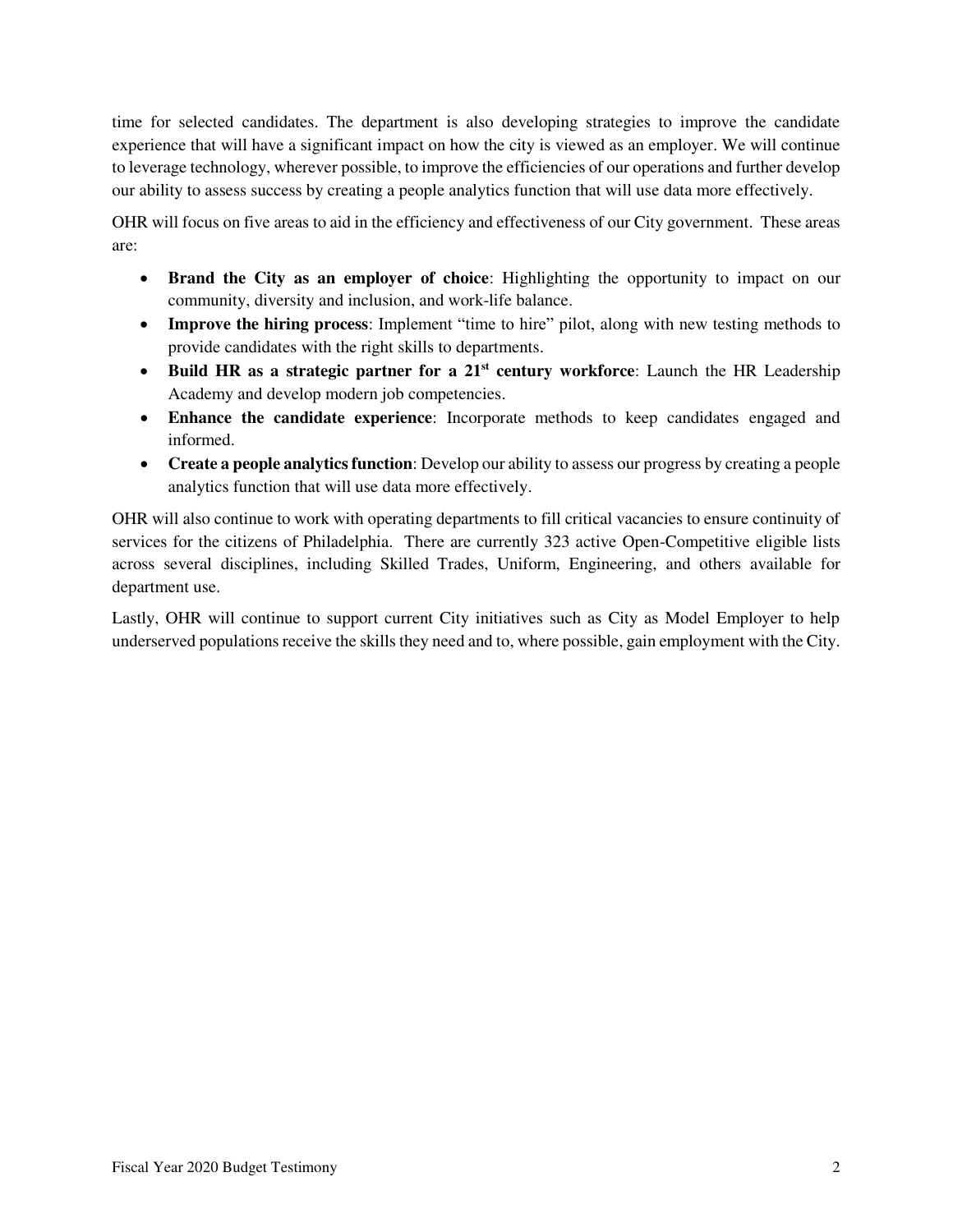# **BUDGET SUMMARY & OTHER BUDGET DRIVERS**

| <b>Staff Demographics Summary (as of November 2018)</b> |           |           |                             |           |  |  |  |  |  |
|---------------------------------------------------------|-----------|-----------|-----------------------------|-----------|--|--|--|--|--|
|                                                         | Total     | Minority  | White                       | Female    |  |  |  |  |  |
| Number of Full-Time Staff                               | 79        | 60        | 20                          | 58        |  |  |  |  |  |
| Number of Exempt Staff                                  |           | 3         | $\mathcal{D}_{\mathcal{L}}$ | 5         |  |  |  |  |  |
| Number of Executive Staff                               | 4         | 4         |                             | 4         |  |  |  |  |  |
| (deputy level and above)                                |           |           |                             |           |  |  |  |  |  |
| Average Salary, Full-Time Staff                         | \$60,784  | \$58,766  | \$67,156                    | \$59,533  |  |  |  |  |  |
| Average Salary, Exempt Staff                            | \$111,362 | \$126,327 | \$88.914                    | \$111,362 |  |  |  |  |  |
| Average Salary, Executive Staff                         | \$126.327 | \$126,327 | \$126,327                   | \$126,327 |  |  |  |  |  |
| Median Salary, Full-Time Staff                          | \$52,071  | \$46,304  | \$61,043                    | \$49,052  |  |  |  |  |  |
| Median Salary, Exempt Staff                             | \$126,327 | \$126,327 | \$88,914                    | \$126,327 |  |  |  |  |  |
| Median Salary, Executive Staff                          | \$126,327 | \$126,327 | \$126,327                   | \$126,327 |  |  |  |  |  |

| <b>Employment Levels (as of November 2018)</b>            |                            |                                              |  |  |  |  |  |
|-----------------------------------------------------------|----------------------------|----------------------------------------------|--|--|--|--|--|
|                                                           | <b>Budgeted</b><br>in FY19 | Filled as of the<br>Increment Run<br>(11/18) |  |  |  |  |  |
| Number of Full-Time Positions                             | 85                         | 79                                           |  |  |  |  |  |
| Number of Exempt Positions                                |                            |                                              |  |  |  |  |  |
| Number of Executive Positions (deputy level and<br>above) | 5                          |                                              |  |  |  |  |  |
| Average Salary of All Full-Time Positions                 | \$59,605                   | \$60,784                                     |  |  |  |  |  |
| Median Salary of All Full-Time Positions                  | \$60,248                   | \$52,071                                     |  |  |  |  |  |

| <b>General Fund Financial Summary by Class</b>    |                |             |                |                    |                |                   |  |  |  |  |
|---------------------------------------------------|----------------|-------------|----------------|--------------------|----------------|-------------------|--|--|--|--|
|                                                   | FY18 Original  | FY18 Actual | FY19 Original  | FY19 Estimated     | FY20 Proposed  | Difference: FY20- |  |  |  |  |
|                                                   | Appropriations | Obligations | Appropriations | <b>Obligations</b> | Appropriations | <b>FY19</b>       |  |  |  |  |
| Class 100 - Emplovee Compensation                 | \$4,983,106    | \$4,766,878 | \$5,035,367    | \$5,226,848        | \$5,405,785    | \$178,937         |  |  |  |  |
| Class 200 - Purchase of Services                  | \$959,070      | \$809,279   | \$1,239,070    | \$1,239,070        | \$1,229,070    | (\$10,000)        |  |  |  |  |
| Class $300/400$ - Materials, Supplies & Equipment | \$69,432       | \$50,280    | \$69,432       | \$69,432           | \$89,432       | \$20,000          |  |  |  |  |
|                                                   | \$6,011,608    | \$5,626,437 | \$6,343,869    | \$6,535,350        | \$6,724,287    | \$188,937         |  |  |  |  |

| Contracts Summary (Professional Services only) |             |             |             |             |             |                                               |  |  |  |
|------------------------------------------------|-------------|-------------|-------------|-------------|-------------|-----------------------------------------------|--|--|--|
|                                                | <b>FY14</b> | <b>FY15</b> | <b>FY16</b> | <b>FY17</b> | <b>FY18</b> | FY <sub>19</sub> Y <sub>TD</sub><br>(Q1 & Q2) |  |  |  |
| Total amount of contracts                      | \$443,042   | \$352,000   | \$509,110   | \$709.755   | \$460,650   | \$489,992                                     |  |  |  |
| Total amount to M/W/DSBE                       | \$50,000    | \$80,000    | \$63,460    | \$127,310   | \$82,500    | \$82,500                                      |  |  |  |
| <b>Participation Rate</b>                      | 11%         | 23%         | $12\%$      | 18%         | 18%         | 17%                                           |  |  |  |

| Total M/W/DSBE Contract Participation Goal (Public Works; Services, |     |     |     |  |  |  |  |  |
|---------------------------------------------------------------------|-----|-----|-----|--|--|--|--|--|
| Supplies & Equipment; and Professional Services combined)           |     |     |     |  |  |  |  |  |
| <b>FY19</b><br>FY20<br><b>FY18</b>                                  |     |     |     |  |  |  |  |  |
| M/W/DSBE Contract Participation Goal                                | 20% | 18% | 17% |  |  |  |  |  |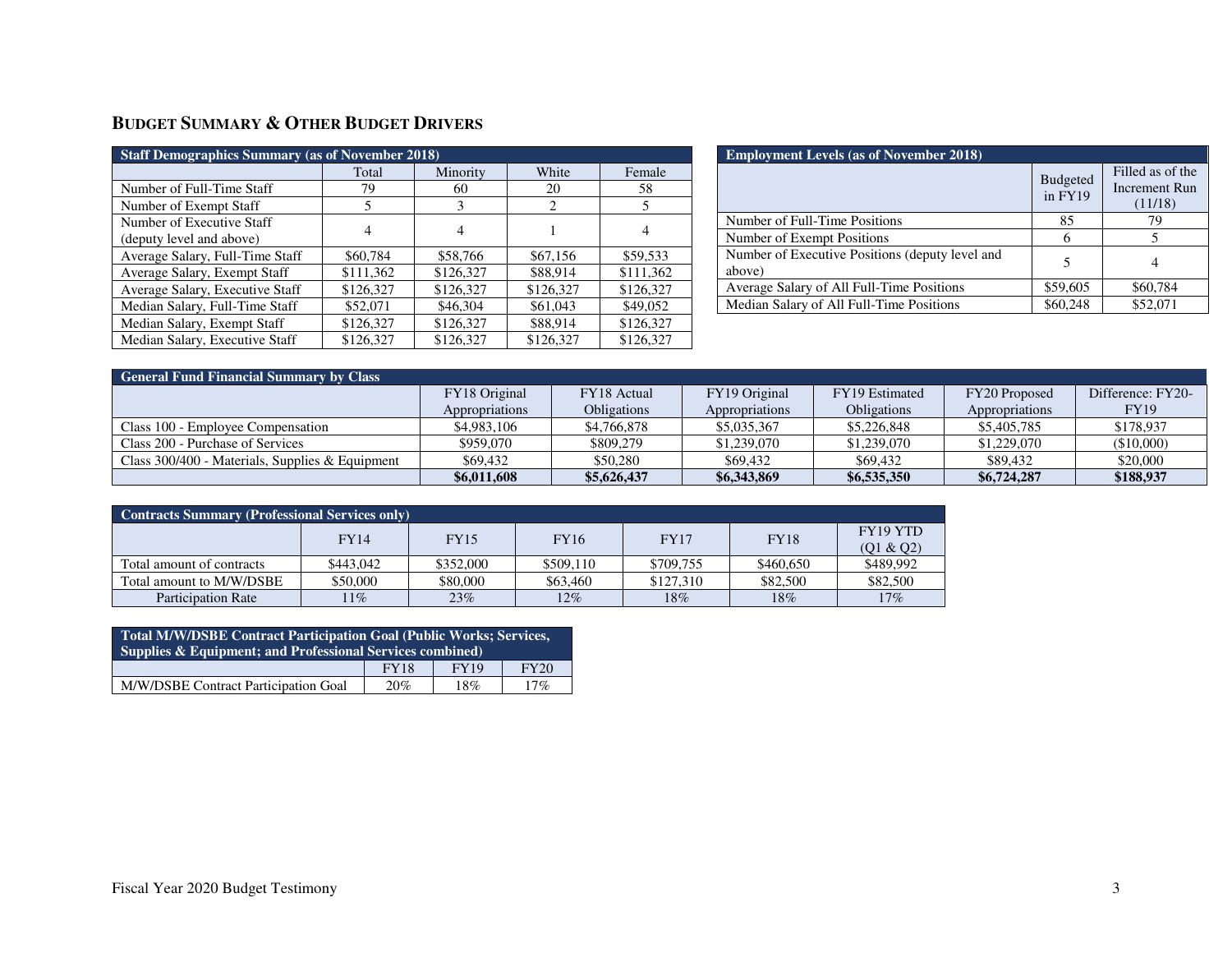### **PROPOSED BUDGET OVERVIEW**

#### **Proposed Funding Request**:

The proposed Fiscal Year 2020 General Fund budget totals \$6,724,287, an increase of \$188,937 over Fiscal Year 2019 estimated obligation levels. This increase is primarily due to scheduled salary increases (including for DC33) and the purchase of medical equipment for the City's Medical Evaluation Unit.

The proposed budget includes:

- \$5,405,785 in Class 100, a \$178,937 increase over FY19. This funding is for general pay increases, including for DC33, due July 1, 2019.
- \$1,229,070 in Class 200, a \$10,000 decrease from FY19.
- \$85,082 in Class 300/400, a \$20,000 increase over FY19. This funding will allow the department to purchase much-needed medical equipment for the Medical Evaluation Unit. New examination tables, EKG, and Pulmonary Function equipment will allow for more efficient processing of employee medical examinations.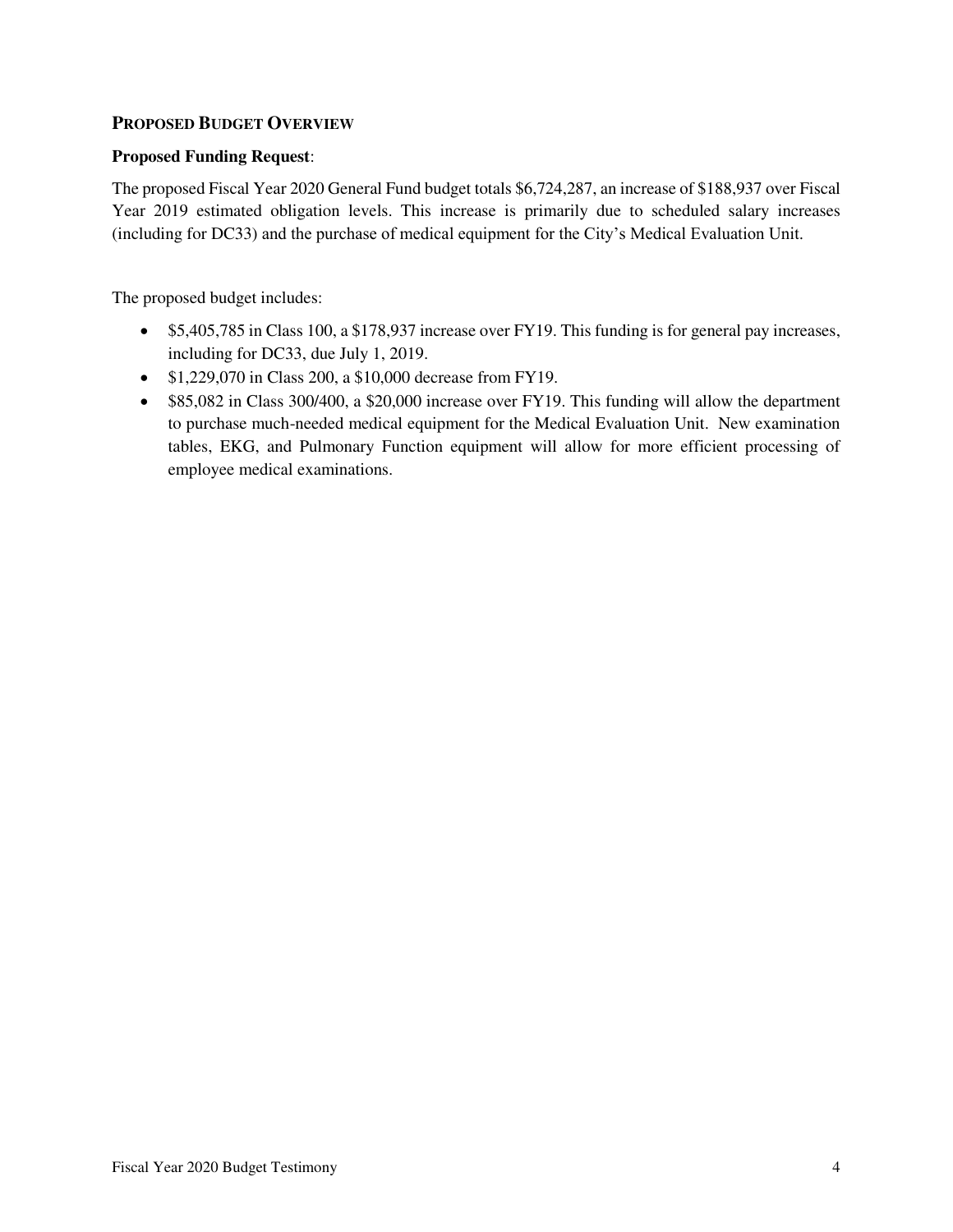## **STAFFING LEVELS**

The department is requesting 86 budgeted positions for FY20, an increase of 1 position over FY19. The increase is for an additional position in the Medical Evaluation Unit.

### **NEW HIRES**

| New Hires (from $7/1/2018$ to $11/25/18$ ) |                                  |  |  |  |  |  |
|--------------------------------------------|----------------------------------|--|--|--|--|--|
|                                            | <b>Total Number of New Hires</b> |  |  |  |  |  |
| Black or African American                  |                                  |  |  |  |  |  |
| Hispanic or Latino                         |                                  |  |  |  |  |  |
| White                                      |                                  |  |  |  |  |  |
| Total                                      |                                  |  |  |  |  |  |

Since the increment run, OHR has hired one new employee (who identifies as Hispanic or Latino).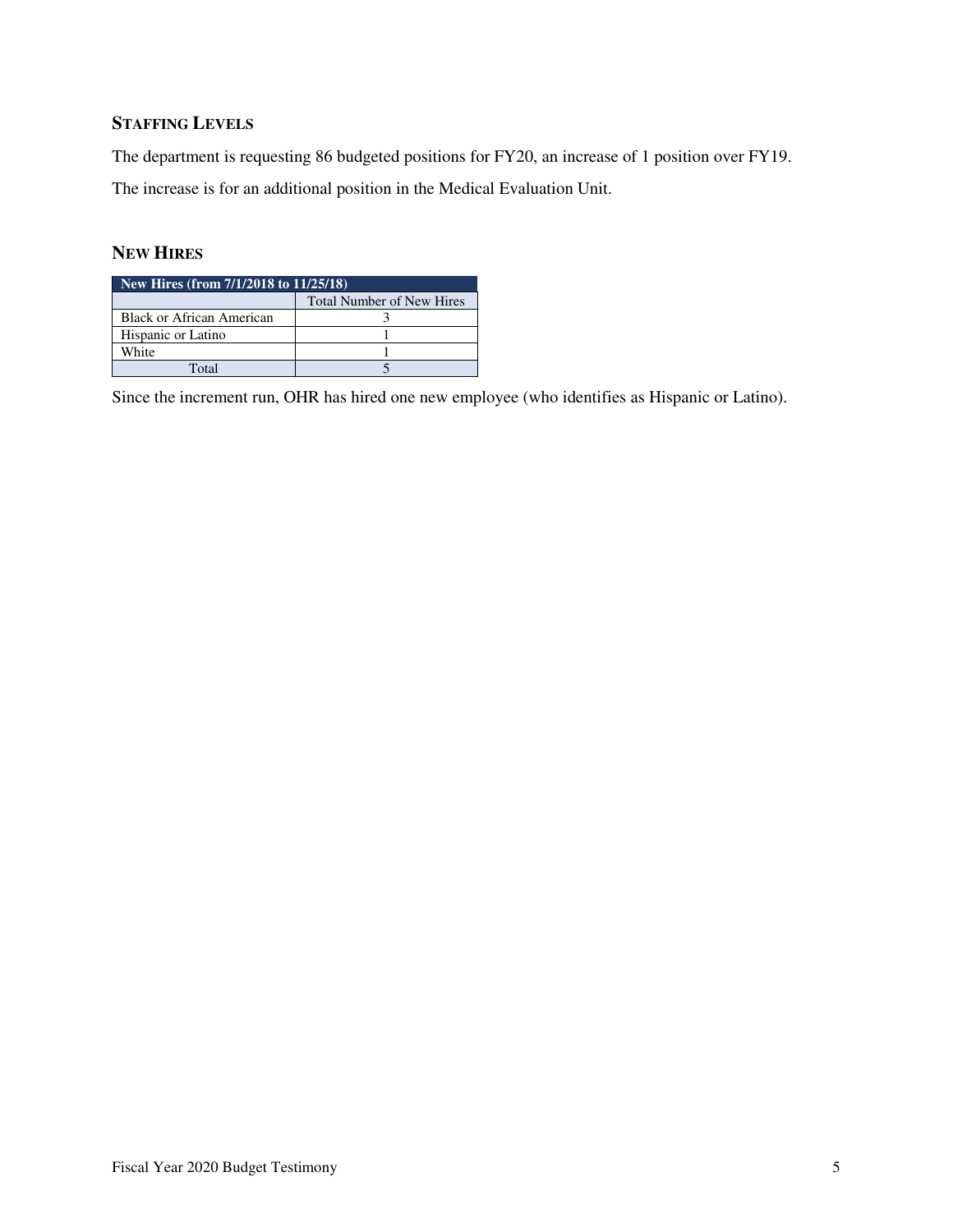### **PERFORMANCE, CHALLENGES, AND INITIATIVES**

| <b>FY20 Performance Measures</b>                                       |             |             |             |           |
|------------------------------------------------------------------------|-------------|-------------|-------------|-----------|
|                                                                        | <b>FY18</b> | FY19 YTD    | <b>FY19</b> | FY20      |
| Measure                                                                | Actual      | $(Q1 + Q2)$ | Target      | Target    |
| Percent of civil service eligible lists produced on or before targeted | 98.6%       | 98.9%       | 95.0%       | 95.0%     |
| date                                                                   |             |             |             |           |
| Average number of days for producing civil service eligible list       | 48          | 47          | $\leq 48$   | $\leq 48$ |
| Percent of civil service exams administered on published and           | 94.5%       | 95.0%       | 95.0%       | 95.0%     |
| projected target date                                                  |             |             |             |           |
| Percent of new hires who have satisfactory or higher performance       |             |             |             |           |
| evaluations and have not been involuntarily separated after one year   | 97.8%       | $92\%$      | 95%         | 95%       |
| of hire <sup>1</sup>                                                   |             |             |             |           |
| Percent of employees and spouses/life partners who completed           | 48.8%       | N/A         | $47.5\%$    | 48%       |
| wellness initiatives <sup>2</sup>                                      |             |             |             |           |
| Number of civil service eligible lists <sup>3</sup>                    | 390         | 188         | N/A         |           |

<sup>1</sup> OHR is using this measure to assess the quality of eligible candidates.

<sup>2</sup> This is an annual measure that is calculated on a calendar year basis. 2018 was the third year for spousal/life partner inclusion. Enrollment *data will be available in October.* 

<sup>3</sup> The number of lists produced annually depends on departmental needs and requests, so OHR does not set targets for this measure. The number *of lists typically varies from 250 to 450.*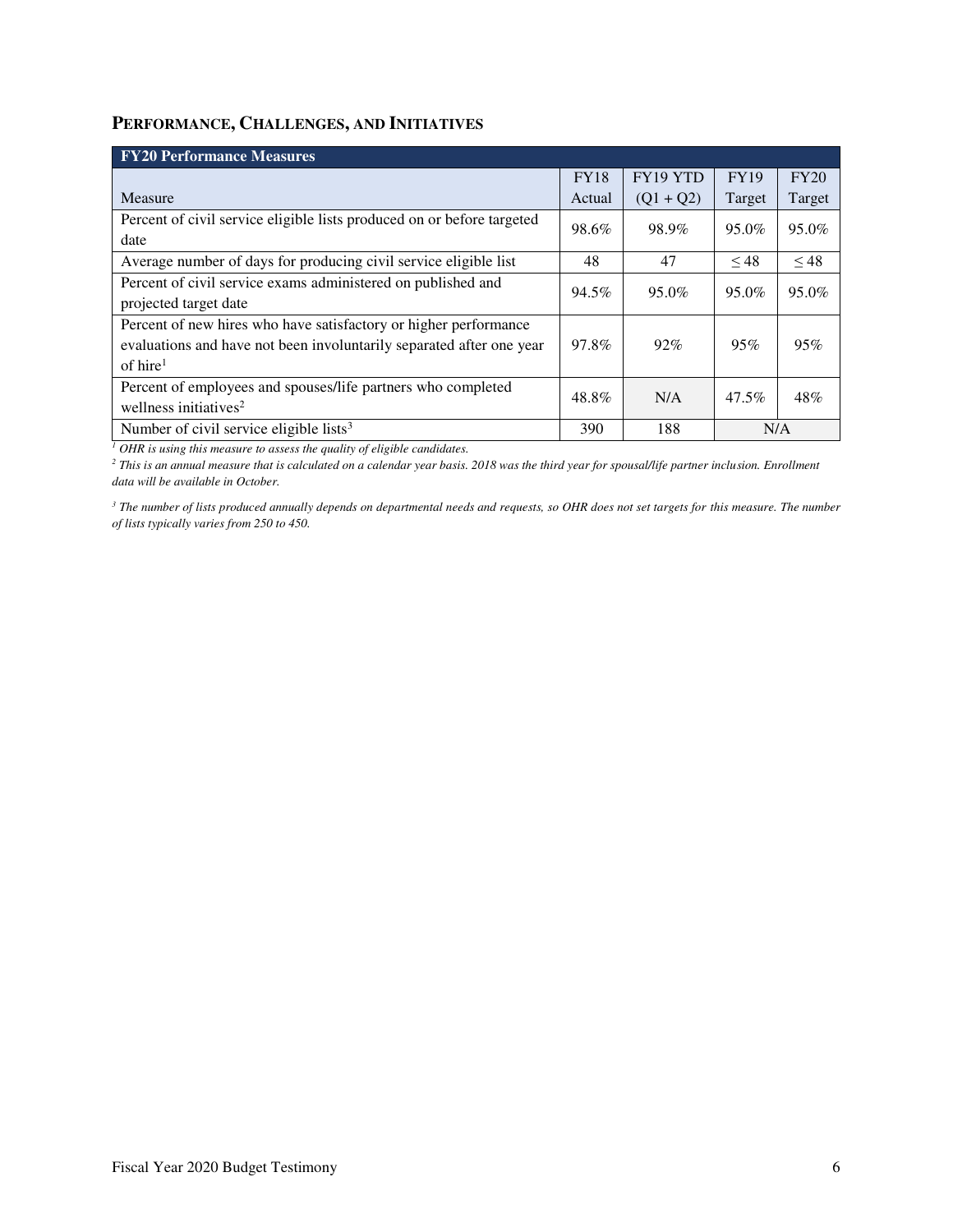# **OTHER BUDGETARY IMPACTS**

### **Federal and State (Where Applicable)**

The City will continue to monitor federal and state changes to healthcare policy.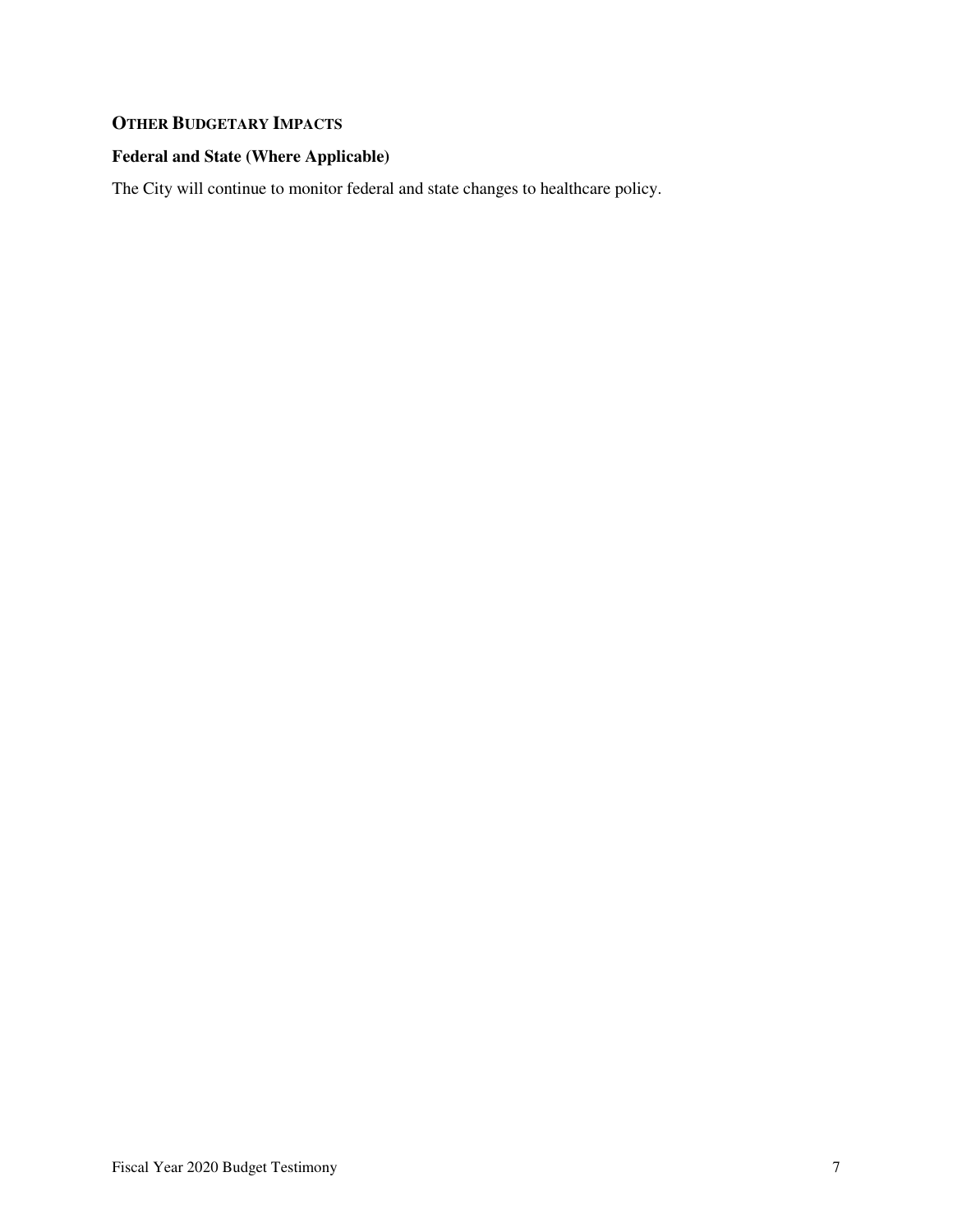# **CONTRACTING EXPERIENCE**

| M/W/DSBE Participation on Large Professional Services Contracts with For-Profit Vendors |                                                       |                                            |                          |                               |                                                                                      |                                                 |                                          |                                           |                                                   |                                                                                                                        |                                                                                          |
|-----------------------------------------------------------------------------------------|-------------------------------------------------------|--------------------------------------------|--------------------------|-------------------------------|--------------------------------------------------------------------------------------|-------------------------------------------------|------------------------------------------|-------------------------------------------|---------------------------------------------------|------------------------------------------------------------------------------------------------------------------------|------------------------------------------------------------------------------------------|
| Top Five Largest Contracts over \$34,000 for FY19                                       |                                                       |                                            |                          |                               |                                                                                      |                                                 |                                          |                                           |                                                   |                                                                                                                        |                                                                                          |
| Vendor<br>Name                                                                          | <b>Brief</b><br>Description<br>of Service<br>Provided | Dollar<br>Amount<br>$\sigma$ f<br>Contract | <b>RFP</b> Issue<br>Date | Contract<br><b>Start Date</b> | Ranges in<br><b>RFP</b>                                                              | $%$ of<br>M/W/DSBE<br>Participation<br>Achieved | \$ Value of<br>M/W/DSBE<br>Participation | Total $%$<br>Participation<br>- All DSBEs | Total \$<br>Value<br>Participation<br>- All DSBEs | Is This a<br>Local<br>Business?<br>(principal<br>place of<br>business<br>located<br>within City<br>limits)<br>[ves/no] | Does the<br>Vendor<br>Have a<br>Waiver for<br>Living Wage<br>Compliance?<br>[yes $/no$ ] |
| Aon<br>Consulting                                                                       | <b>Benefits</b><br>Consultant                         | \$250,000                                  | 6/20/2013                | 8/1/2016                      | <b>MBE</b> : Best<br>Efforts<br>WBE: Best<br>Efforts<br><b>DSBE: Best</b><br>Efforts | $20\%$<br>$0\%$<br>$0\%$                        | \$50,000<br>\$0<br>\$0                   | 20%                                       | \$50,000                                          | Yes                                                                                                                    | N <sub>0</sub>                                                                           |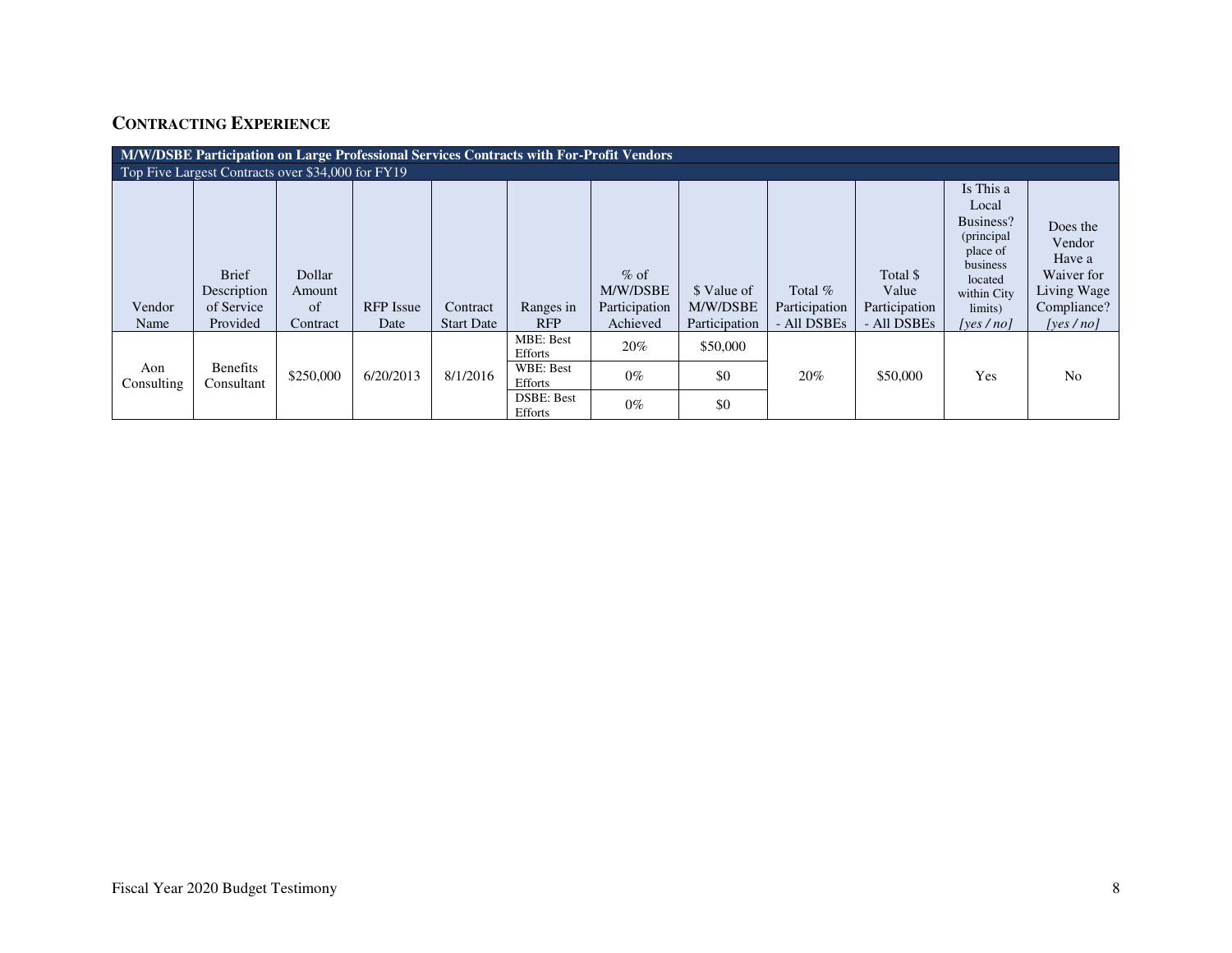## **EMPLOYEE DATA**

| <b>Staff Demographics (as of November 2018)</b> |                        |                                         |                      |                        |                  |  |  |  |  |
|-------------------------------------------------|------------------------|-----------------------------------------|----------------------|------------------------|------------------|--|--|--|--|
|                                                 | <b>Full-Time Staff</b> |                                         |                      | <b>Executive Staff</b> |                  |  |  |  |  |
|                                                 | Male                   | Female                                  |                      | Male                   | Female           |  |  |  |  |
|                                                 | African-               | African-                                |                      |                        |                  |  |  |  |  |
|                                                 | American               | American                                |                      | African-American       | African-American |  |  |  |  |
| Total                                           | 11                     | 38                                      | Total                | $\boldsymbol{0}$       | $\mathfrak 3$    |  |  |  |  |
| % of Total                                      | 14%                    | 48%                                     | % of Total           | $0\%$                  | 75%              |  |  |  |  |
| Average Salary                                  | \$49,270               | \$57,256                                | Average Salary       | N/A                    | \$126,327        |  |  |  |  |
| Median Salary                                   | \$52,071               | \$45,758                                | <b>Median Salary</b> | N/A                    | \$126,327        |  |  |  |  |
|                                                 | White                  | White                                   |                      | White                  | White            |  |  |  |  |
| Total                                           | 7                      | 13                                      | Total                | $\overline{0}$         | $\mathbf{1}$     |  |  |  |  |
| % of Total                                      | 9%                     | 16%                                     | % of Total           | $0\%$                  | $25\%$           |  |  |  |  |
| Average Salary                                  | \$65,329               | \$68,221                                | Average Salary       | N/A                    | \$126,327        |  |  |  |  |
| Median Salary                                   | \$66,281               | \$55,787                                | <b>Median Salary</b> | N/A                    | \$126,327        |  |  |  |  |
|                                                 | Hispanic               | Hispanic                                |                      | Hispanic               | Hispanic         |  |  |  |  |
| Total                                           | 1                      | 3                                       | Total                | $\boldsymbol{0}$       | $\boldsymbol{0}$ |  |  |  |  |
| % of Total                                      | $1\%$                  | $4\%$                                   | % of Total           | $0\%$                  | $0\%$            |  |  |  |  |
| Average Salary                                  | \$37,056               | \$62,379                                | Average Salary       | N/A                    | N/A              |  |  |  |  |
| <b>Median Salary</b>                            | \$37,056               | \$67,772<br><b>Median Salary</b><br>N/A |                      |                        | N/A              |  |  |  |  |
|                                                 | Asian                  | Asian                                   | Asian                |                        | Asian            |  |  |  |  |
| Total                                           | 1                      | 1                                       | Total                | $\boldsymbol{0}$       | $\boldsymbol{0}$ |  |  |  |  |
| % of Total                                      | $1\%$                  | $1\%$                                   | % of Total           | $0\%$                  | $0\%$            |  |  |  |  |
| Average Salary                                  | \$85,568               | \$40,154                                | Average Salary       | N/A                    | N/A              |  |  |  |  |
| Median Salary                                   | \$85,568               | \$40,154                                | Median Salary        | N/A                    | N/A              |  |  |  |  |
|                                                 | Other                  | Other                                   |                      | Other                  | Other            |  |  |  |  |
| Total                                           | $\mathbf{1}$           | 1                                       | Total                | $\theta$               | $\overline{0}$   |  |  |  |  |
| % of Total                                      | $1\%$                  | $1\%$                                   | % of Total           | $0\%$                  | $0\%$            |  |  |  |  |
| Average Salary                                  | \$67,572               | \$59,501                                | Average Salary       | N/A                    | N/A              |  |  |  |  |
| Median Salary                                   | \$67,572               | \$59,501                                | <b>Median Salary</b> | N/A                    | N/A              |  |  |  |  |
|                                                 | Bilingual              | Bilingual                               |                      | <b>Bilingual</b>       | Bilingual        |  |  |  |  |
| Total                                           | 3                      | 7                                       | Total                | $\boldsymbol{0}$       |                  |  |  |  |  |
| % of Total                                      | $4\%$                  | $9\%$                                   | % of Total           | $0\%$                  | $0\%$            |  |  |  |  |
| Average Salary                                  | \$76,175               | \$78,933                                | Average Salary       | N/A                    | N/A              |  |  |  |  |
| <b>Median Salary</b>                            | \$75,385               | \$75,585                                | <b>Median Salary</b> | N/A                    | N/A              |  |  |  |  |
|                                                 | Male                   | Female                                  | Male                 |                        | Female           |  |  |  |  |
| Total                                           | $21\,$                 | 58                                      | Total                | $\boldsymbol{0}$       | 4                |  |  |  |  |
| % of Total                                      | $27\%$                 | 73%                                     | % of Total           | $0\%$                  | $100\%$          |  |  |  |  |
| Average Salary                                  | \$64,237               | \$59,533                                | Average Salary       | N/A                    | \$126,327        |  |  |  |  |
| <b>Median Salary</b>                            | \$59,501               | \$49,052                                | <b>Median Salary</b> | N/A                    | \$126,327        |  |  |  |  |